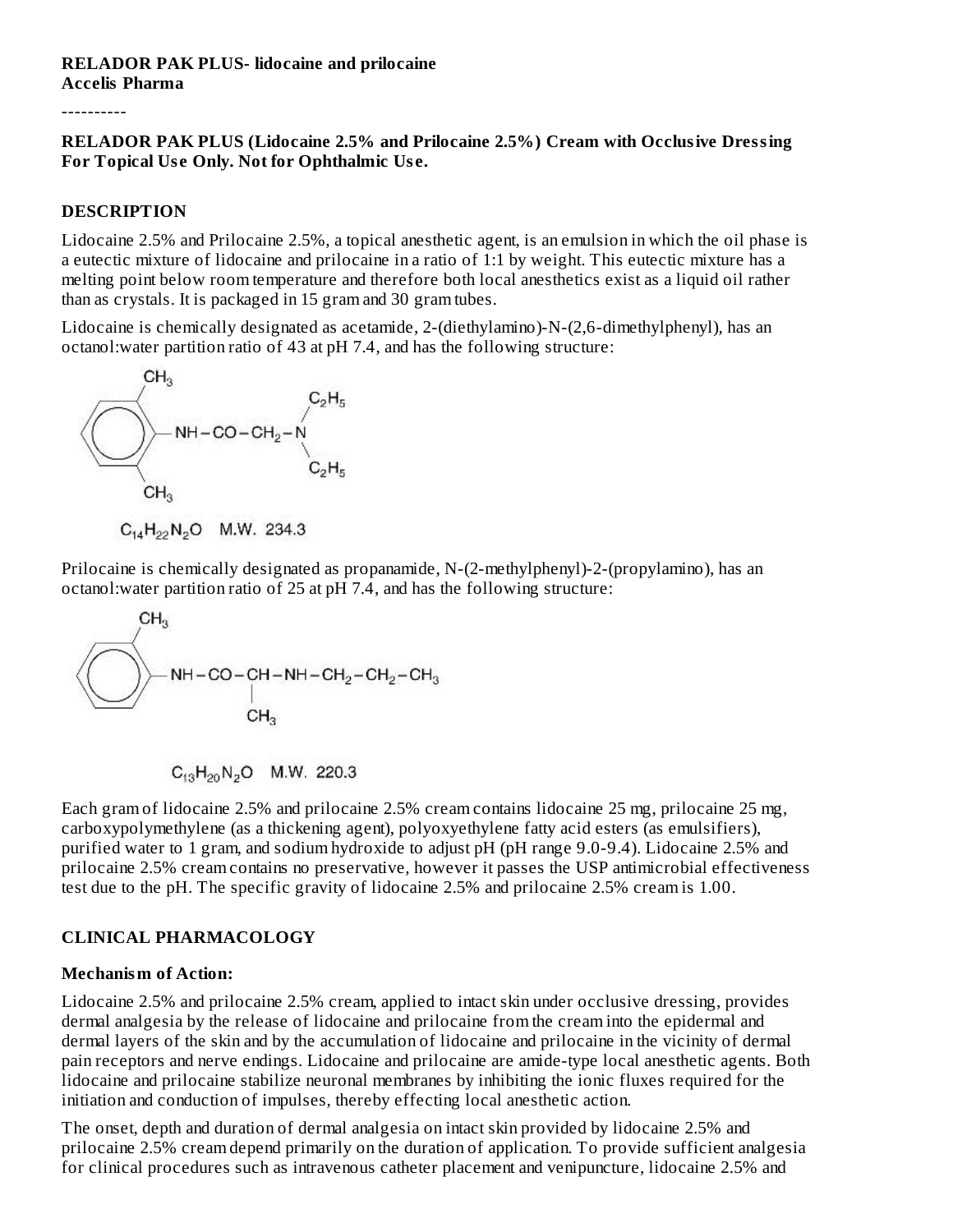prilocaine 2.5% cream should be applied under an occlusive dressing for at least 1 hour. To provide dermal analgesia for clinical procedures such as split skin graft harvesting, lidocaine 2.5% and prilocaine 2.5% cream should be applied under occlusive dressing for at least 2 hours. Satisfactory dermal analgesia is achieved 1 hour after application, reaches maximum at 2 to 3 hours, and persists for 1 to 2 hours after removal. Absorption from the genital mucosa is more rapid and onset time is shorter (5 to 10 minutes) than after application to intact skin. After a 5 to 10 minute application of lidocaine 2.5% and prilocaine 2.5% cream to female genital mucosa, the average duration of effective analgesia to an argon laser stimulus (which produced a sharp, pricking pain) was 15 to 20 minutes (individual variations in the range of 5 to 45 minutes).

Dermal application of lidocaine 2.5% and prilocaine 2.5% cream may cause a transient, local blanching followed by a transient, local redness or erythema.

### **Pharmacokinetics:**

Lidocaine 2.5% and prilocaine 2.5% cream is a eutectic mixture of lidocaine 2.5% and prilocaine 2.5% formulated as an oil in water emulsion. In this eutectic mixture, both anesthetics are liquid at room temperature (see DESCRIPTION) and the penetration and subsequent systemic absorption of both prilocaine and lidocaine are enhanced over that which would be seen if each component in crystalline form was applied separately as a 2.5% topical cream.

*Absorption:* The amount of lidocaine and prilocaine systemically absorbed from lidocaine 2.5% and prilocaine 2.5% cream is directly related to both the duration of application and to the area over which it is applied. In two pharmacokinetic studies, 60 g of lidocaine 2.5% and prilocaine 2.5% cream (1.5 g lidocaine and 1.5 g prilocaine) was applied to 400 cm2 of intact skin on the lateral thigh and then covered by an occlusive dressing. The subjects were then randomized such that one-half of the subjects had the occlusive dressing and residual cream removed after 3 hours, while the remainder left the dressing in place for 24 hours. The results from these studies are summarized below.

| Lidocaine 2.5% and Prilocaine<br>2.5%<br>Cream (g) | Area<br>(cm2) | Time<br><b>on</b><br>(hrs) | (mg)               | (mg) | Drug Content Absorbed Cmax (µg/mL) Tmax (hr) |    |
|----------------------------------------------------|---------------|----------------------------|--------------------|------|----------------------------------------------|----|
| 60                                                 | 400           | 3                          | lidocaine<br>1500  | 54   | 0.12                                         | 4  |
|                                                    |               |                            | prilocaine<br>1500 | 92   | 0.07                                         | 4  |
| 60                                                 | 400           | $24*$                      | lidocaine<br>1500  | 243  | 0.28                                         | 10 |
|                                                    |               |                            | prilocaine<br>1500 | 503  | 0.14                                         | 10 |

#### **Table 1 Absorption of Lidocaine and Prilocaine from Lidocaine 2.5% and Prilocaine 2.5% cream: Normal Volunteers (N=16)**

\* Maximum recommended duration of exposure is 4 hours.

When 60 g of lidocaine 2.5% and prilocaine 2.5% cream was applied over 400 cm2 for 24 hours, peak blood levels of lidocaine are approximately 1/20 the systemic toxic level. Likewise, the maximum prilocaine level is about 1/36 the toxic level. In a pharmacokinetic study, lidocaine 2.5% and prilocaine 2.5% cream was applied to penile skin in 20 adult male patients in doses ranging from 0.5 g to 3.3 g for 15 minutes. Plasma concentrations of lidocaine and prilocaine following lidocaine 2.5% and prilocaine 2.5% cream application in this study were consistently low (2.5-16 ng/mL for lidocaine and 2.5-7 ng/mL for prilocaine). The application of lidocaine 2.5% and prilocaine 2.5% cream to broken or inflamed skin, or to 2,000 cm2 or more of skin where more of both anesthetics are absorbed, could result in higher plasma levels that could, in susceptible individuals, produce a systemic pharmacologic response.

The absorption of lidocaine 2.5% and prilocaine 2.5% cream applied to genital mucous membranes was studied in two open-label clinical trials. Twenty-nine patients received 10 g of lidocaine 2.5% and prilocaine 2.5% cream applied for 10 to 60 minutes in the vaginal fornices. Plasma concentrations of lidocaine and prilocaine following lidocaine 2.5% and prilocaine 2.5% cream application in these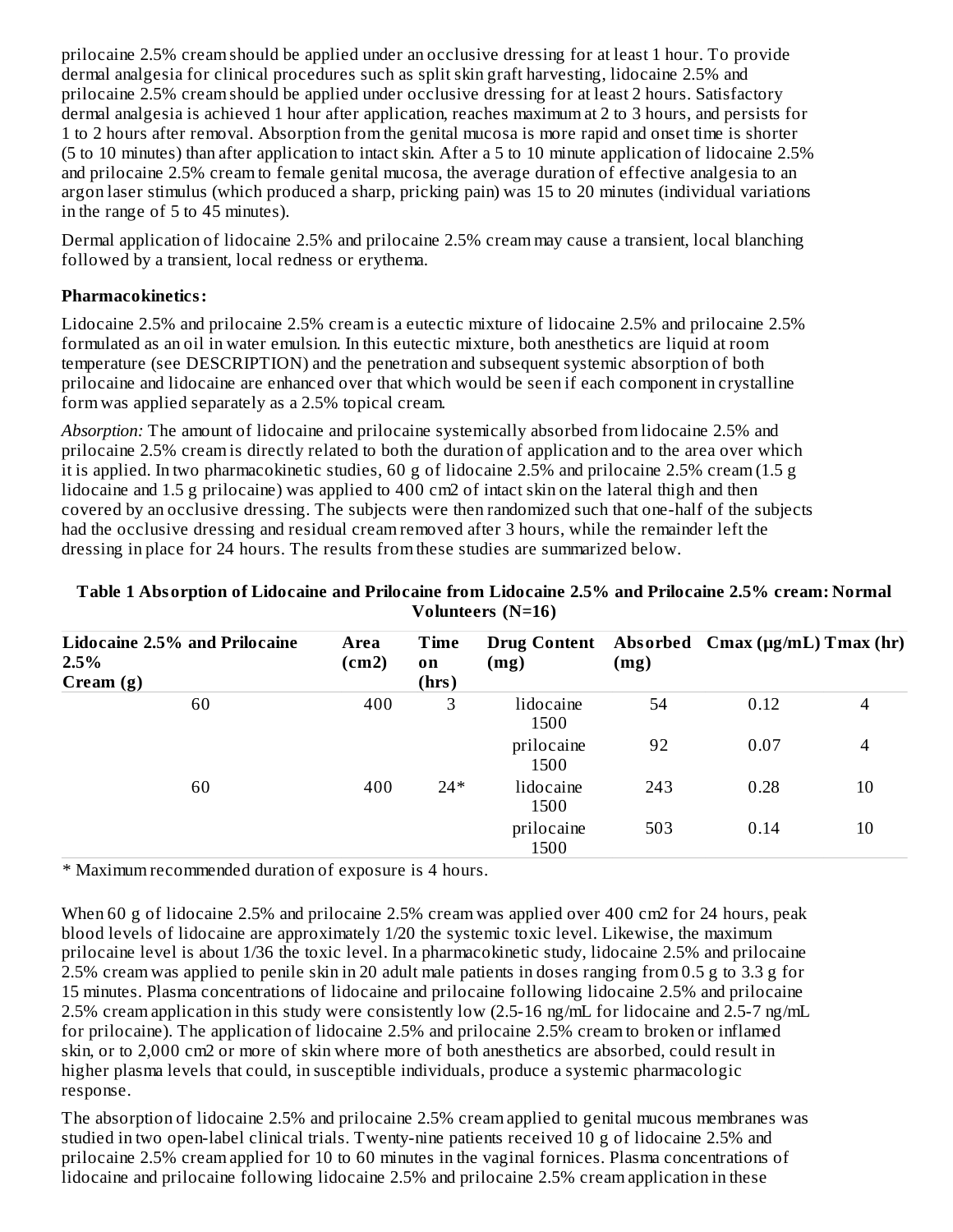studies ranged from 148 to 641 ng/mL for lidocaine and 40 to 346 ng/mL for prilocaine and time to reach maximum concentration (t<sup>max</sup>) ranged from 21 to 125 minutes for lidocaine and from 21 to 95 minutes for prilocaine. These levels are well below the concentrations anticipated to give rise to systemic toxicity (approximately 5000 ng/mL for lidocaine and prilocaine).

*Distribution:* When each drug is administered intravenously, the steady-state volume of distribution is 1.1 to 2.1 L/kg (mean 1.5,  $\pm$ 0.3 SD, n=13) for lidocaine and is 0.7 to 4.4 L/kg (mean 2.6,  $\pm$  1.3 SD, n=13) for prilocaine. The larger distribution volume for prilocaine produces the lower plasma concentrations of prilocaine observed when equal amounts of prilocaine and lidocaine are administered. At concentrations produced by application of lidocaine 2.5% and prilocaine 2.5% cream, lidocaine is approximately 70% bound to plasma proteins, primarily alpha-1-acid glycoprotein. At much higher plasma concentrations (1 to 4 *µ*g/mL of free base) the plasma protein binding of lidocaine is concentration dependent. Prilocaine is 55% bound to plasma proteins. Both lidocaine and prilocaine cross the placental and blood brain barrier, presumably by passive diffusion.

*Metabolism:* It is not known if lidocaine or prilocaine are metabolized in the skin. Lidocaine is metabolized rapidly by the liver to a number of metabolites including monoethylglycinexylidide (MEGX) and glycinexylidide (GX), both of which have pharmacologic activity similar to, but less potent than that of lidocaine. The metabolite, 2,6-xylidine, has unknown pharmacologic activity. Following intravenous administration, MEGX and GX concentrations in serum range from 11 to 36% and from 5 to 11% of lidocaine concentrations, respectively. Prilocaine is metabolized in both the liver and kidneys by amidases to various metabolites including *ortho-*toluidine and N-n-propylalanine. It is not metabolized by plasma esterases. The *ortho-*toluidine metabolite has been shown to be carcinogenic in several animal models (see Carcinogenesis subsection ofPRECAUTIONS). In addition, *ortho-*toluidine can produce methemoglobinemia following systemic doses of prilocaine approximating 8 mg/kg (see ADVERSE REACTIONS). Very young patients, patients with glucose-6-phosphate dehydrogenase deficiencies and patients taking oxidizing drugs such as antimalarials and sulfonamides are more susceptible to methemoglobinemia (see Methemoglobinemia subsection of PRECAUTIONS).

*Elimination:*- The terminal elimination half-life of lidocaine from the plasma following IV administration is approximately 65 to 150 minutes (mean 110,  $\pm$ 24 SD, n=13). More than 98% of an absorbed dose of lidocaine can be recovered in the urine as metabolites or parent drug. The systemic clearance is 10 to 20 mL/min/kg (mean 13, ±3 SD, n=13). The elimination half-life of prilocaine is approximately 10 to 150 minutes (mean 70,  $\pm 48$  SD, n=13). The systemic clearance is 18 to 64 mL/min/kg (mean 38, ±15 SD, n=13). During intravenous studies, the elimination half-life of lidocaine was statistically significantly longer in elderly patients (2.5 hours) than in younger patients (1.5 hours). No studies are available on the intravenous pharmacokinetics of prilocaine in elderly patients.

*Pediatrics:* Some pharmacokinetic (PK) data are available in infants (1 month to <2 years old) and children (2 to <12 years old). One PK study was conducted in 9 full-term neonates (mean age: 7 days and mean gestational age: 38.8 weeks). The study results show that neonates had comparable plasma lidocaine and prilocaine concentrations and blood methemoglobin concentrations as those found in previous pediatric PK studies and clinical trials. There was a tendency towards an increase in methemoglobin formation. However, due to assay limitations and very little amount of blood that could be collected from neonates, large variations in the above reported concentrations were found.

*Special Populations:* No specific PK studies were conducted. The half-life may be increased in cardiac or hepatic dysfunction. Prilocaine's half-life also may be increased in hepatic or renal dysfunction since both of these organs are involved in prilocaine metabolism.

### **Clinical Studies**

Lidocaine 2.5% and prilocaine 2.5% cream application in adults prior to IV cannulation or venipuncture was studied in 200 patients in four clinical studies in Europe. Application for at least 1 hour provided significantly more dermal analgesia than placebo cream or ethyl chloride. Lidocaine 2.5% and prilocaine 2.5% cream was comparable to subcutaneous lidocaine, but was less efficacious than intradermal lidocaine. Most patients found lidocaine 2.5% and prilocaine 2.5% cream treatment preferable to lidocaine infiltration or ethyl chloride spray.

Lidocaine 2.5% and prilocaine 2.5% cream was compared with 0.5% lidocaine infiltration prior to skin graft harvesting in one open label study in 80 adult patients in England. Application of lidocaine 2.5% and prilocaine 2.5% cream for 2 to 5 hours provided dermal analgesia comparable to lidocaine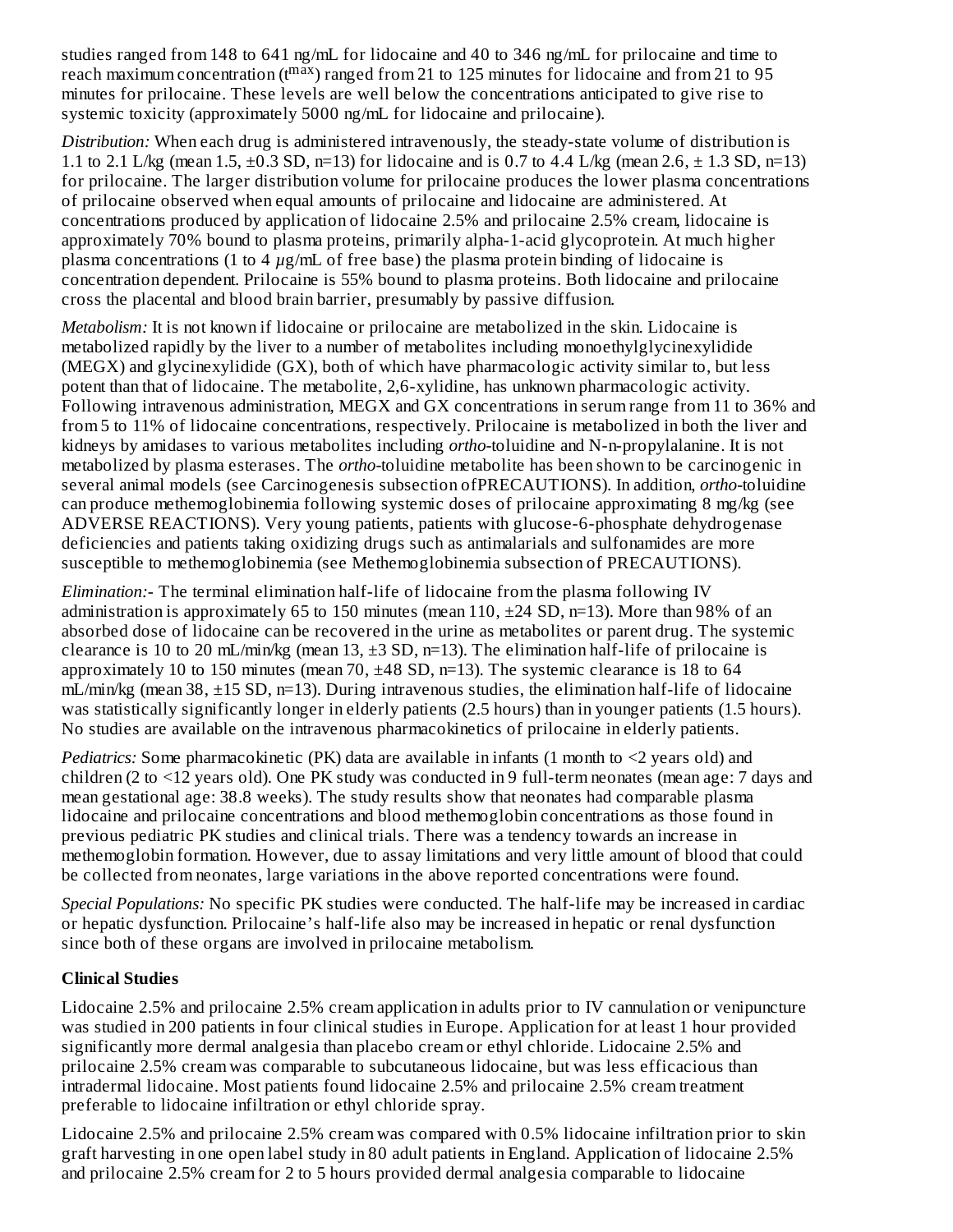### infiltration.

Lidocaine 2.5% and prilocaine 2.5% cream application in children was studied in seven non-US studies (320 patients) and one US study (100 patients). In controlled studies, application of lidocaine 2.5% and prilocaine 2.5% cream for at least 1 hour with or without presurgical medication prior to needle insertion provided significantly more pain reduction than placebo. In children under the age of seven years, lidocaine 2.5% and prilocaine 2.5% cream was less effective than in older children or adults.

Lidocaine 2.5% and prilocaine 2.5% cream was compared with placebo in the laser treatment of facial port-wine stains in 72 pediatric patients (ages 5−16). Lidocaine 2.5% and prilocaine 2.5% cream was effective in providing pain relief during laser treatment.

Lidocaine 2.5% and prilocaine 2.5% cream alone was compared with lidocaine 2.5% and prilocaine 2.5% cream followed by lidocaine infiltration and lidocaine infiltration alone prior to cryotherapy for the removal of male genital warts. The data from 121 patients demonstrated that lidocaine 2.5% and prilocaine 2.5% cream was not effective as a sole anesthetic agent in managing the pain from the surgical procedure. The administration of lidocaine 2.5% and prilocaine 2.5% cream prior to lidocaine infiltration provided significant relief of discomfort associated with local anesthetic infiltration and thus was effective in the overall reduction of pain from the procedure only when used in conjunction with local anesthetic infiltration of lidocaine.

Lidocaine 2.5% and prilocaine 2.5% cream was studied in 105 full term neonates (gestational age: 37 weeks) for blood drawing and circumcision procedures. When considering the use of lidocaine 2.5% and prilocaine 2.5% cream in neonates, the primary concerns are the systemic absorption of the active ingredients and the subsequent formation of methemoglobin. In clinical studies performed in neonates, the plasma levels of lidocaine, prilocaine, and methemoglobin were not reported in a range expected to cause clinical symptoms.

Local dermal effects associated with lidocaine 2.5% and prilocaine 2.5% cream application in these studies on intact skin included paleness, redness and edema and were transient in nature (see ADVERSE REACTIONS).

The application of lidocaine 2.5% and prilocaine 2.5% cream on genital mucous membranes for minor, superficial surgical procedures (eg, removal of condylomata acuminata) was studied in 80 patients in a placebo-controlled clinical trial (60 patients received lidocaine 2.5% and prilocaine 2.5% cream and 20 patients received placebo). Lidocaine 2.5% and prilocaine 2.5% cream (5 to 10 g) applied between 1 and 75 minutes before surgery, with a median time of 15 minutes, provided effective local anesthesia for minor superficial surgical procedures. The greatest extent of analgesia, as measured by VAS scores, was attained after 5 to 15 minutes' application. The application of lidocaine 2.5% and prilocaine 2.5% cream to genital mucous membranes as pretreatment for local anesthetic infiltration was studied in a double-blind, placebo-controlled study in 44 female patients (21 patients received lidocaine 2.5% and prilocaine 2.5% cream and 23 patients received placebo) scheduled for infiltration prior to a surgical procedure of the external vulva or genital mucosa. Lidocaine 2.5% and prilocaine 2.5% cream applied to the genital mucous membranes for 5 to 10 minutes resulted in adequate topical anesthesia for local anesthetic injection.

### **Individualization of Dos e**

The dose of lidocaine 2.5% and prilocaine 2.5% cream that provides effective analgesia depends on the duration of the application over the treated area.

All pharmacokinetic and clinical studies employed a thick layer of lidocaine 2.5% and prilocaine 2.5% cream (1−2 g/10 cm2). The duration of application prior to venipuncture was 1 hour. The duration of application prior to taking split thickness skin grafts was 2 hours. A thinner application has not been studied and may result in less complete analgesia or a shorter duration of adequate analgesia.

The systemic absorption of lidocaine and prilocaine is a side effect of the desired local effect. The amount of drug absorbed depends on surface area and duration of application. The systemic blood levels depend on the amount absorbed and patient size (weight) and the rate of systemic drug elimination. Long duration of application, large treatment area, small patients, or impaired elimination may result in high blood levels. The systemic blood levels are typically a small fraction (1/20 to 1/36) of the blood levels that produce toxicity. Table 2 below gives maximum recommended doses, application areas, and application times for infants and children.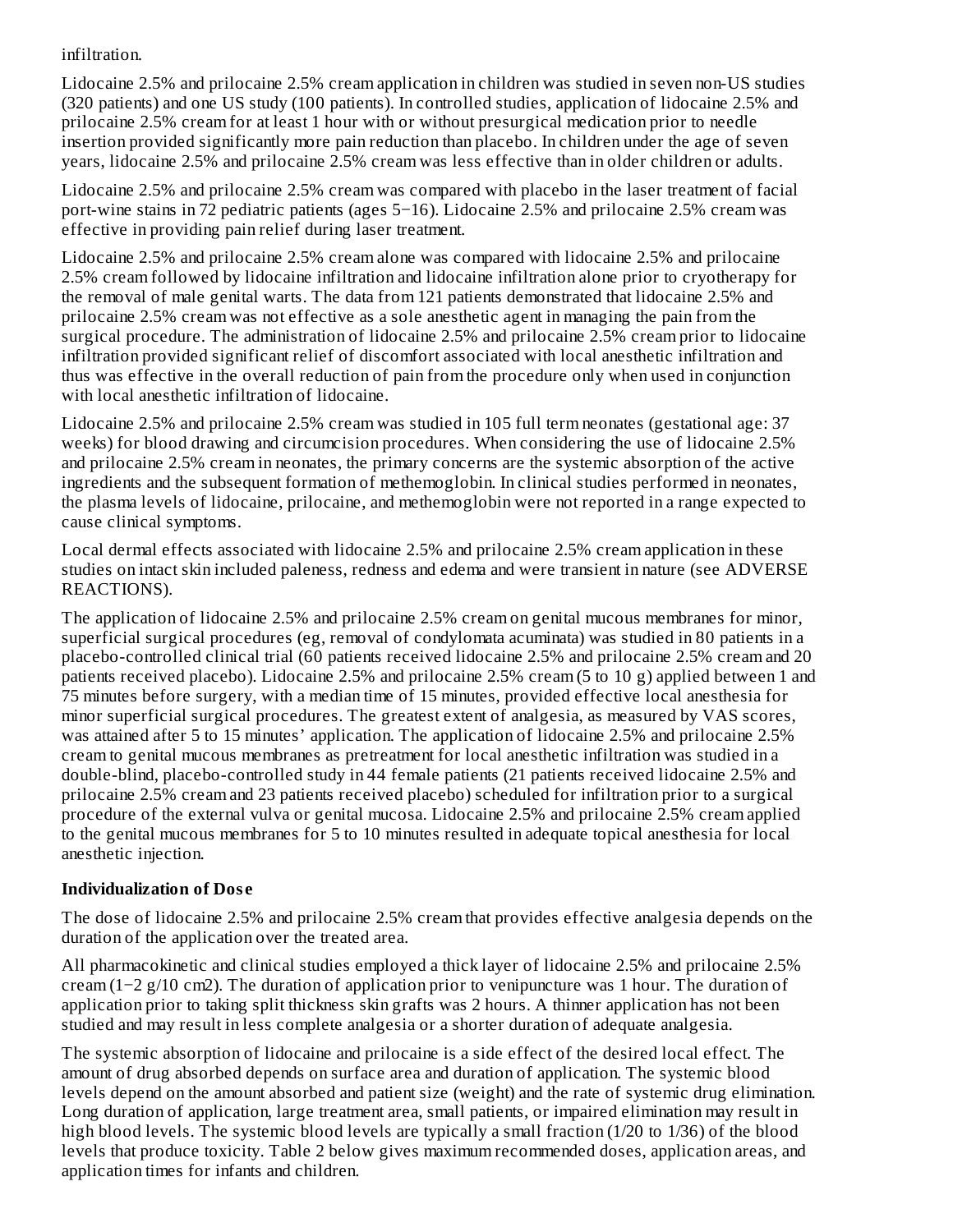### **Table 2 LIDOCAINE 2.5% AND PRILOCAINE 2.5% CREAM MAXIMUM RECOMMENDED DOSE, APPLICATION AREA, AND APPLICATION TIME BY AGE AND WEIGHT \***

| For Infants and Children Based on Application to Intact Skin                                                                     |                                             |                                           |         |  |
|----------------------------------------------------------------------------------------------------------------------------------|---------------------------------------------|-------------------------------------------|---------|--|
| <b>Age and Body Weight</b>                                                                                                       | <b>Maximum Total Dose of lidocaine 2.5%</b> | Maximum                                   | Maximum |  |
| <b>Requirements</b>                                                                                                              | and prilocaine 2.5% cream                   | <b>Application Area† Application Time</b> |         |  |
| 0 up to 3 months or $<$ 5 kg                                                                                                     | 1 g                                         | $10 \text{ cm}$                           | 1 hour  |  |
| 3 up to 12 months and $>$ 5 kg                                                                                                   | 2 g                                         | 20 cm2                                    | 4 hours |  |
| 1 to 6 years and $>$ 10 kg                                                                                                       | 10 g                                        | $100 \text{ cm}$                          | 4 hours |  |
| 7 to 12 years and $>$ 20 kg                                                                                                      | 20 g                                        | $200 \text{ cm}$                          | 4 hours |  |
| $\mathsf{P}}$ please note: If a patient greater than 3 months old does not meet the minimum weight requirement the maximum total |                                             |                                           |         |  |

ase note: If a patient greater than 3 months old does not meet the minimum weight requirement, the maximum total dose of lidocaine 2.5% and prilocaine 2.5% cream should be restricted to that which corresponds to the patient's **weight**

These are broad guidelines for avoiding systemic toxicity in applying lidocaine 2.5% and prilocaine 2.5% cream \*to patients with normal intact skin and with normal renal and hepatic function.

† For more individualized calculation of how much lidocaine and prilocaine may be absorbed, physicians can use the following estimates of lidocaine and prilocaine absorption for children and adults:

The estimated mean ( $\pm$ SD) absorption of lidocaine is 0.045 ( $\pm$ 0.016) mg/cm 2/hr.

The estimated mean ( $\pm$ SD) absorption of prilocaine is 0.077 ( $\pm$ 0.036) mg/cm 2/hr.

An I.V. antiarrhythmic dose of lidocaine is 1 mg/kg (70 mg/70 kg) and gives a blood level of about 1*µ*g/mL. Toxicity would be expected at blood levels above 5 *µ*g/mL. Smaller areas of treatment are recommended in a debilitated patient, a small child or a patient with impaired elimination. Decreasing the duration of application is likely to decrease the analgesic effect.

### **INDICATIONS AND USAGE**

Lidocaine 2.5% and prilocaine 2.5% cream (a eutectic mixture of lidocaine 2.5% and prilocaine 2.5%) is indicated as a topical anesthetic for use on:

**normal intact skin** for local analgesia.

**genital mucous membranes** for superficial minor surgery and as pretreatment for infiltration anesthesia.

Lidocaine 2.5% and prilocaine 2.5% cream is not recommended in any clinical situation when penetration or migration beyond the tympanic membrane into the middle ear is possible because of the ototoxic effects observed in animal studies (see WARNINGS).

### **CONTRAINDICATIONS**

lidocaine 2.5% and prilocaine 2.5% cream (lidocaine 2.5% and prilocaine 2.5%) is contraindicated in patients with a known history of sensitivity to local anesthetics of the amide type or to any other component of the product.

#### **WARNINGS**

Application of lidocaine 2.5% and prilocaine 2.5% cream to larger areas or for longer times than those recommended could result in sufficient absorption of lidocaine and prilocaine resulting in serious adverse effects (see Individualization of Dose).

Patients treated with class III anti-arrhythmic drugs (eg, amiodarone, bretylium, sotalol, dofetilide) should be under close surveillance and ECG monitoring considered, because cardiac effects may be additive.

Studies in laboratory animals (guinea pigs) have shown that lidocaine 2.5% and prilocaine 2.5% cream has an ototoxic effect when instilled into the middle ear. In these same studies, animals exposed to lidocaine 2.5% and prilocaine 2.5% cream only in the external auditory canal, showed no abnormality. lidocaine 2.5% and prilocaine 2.5% cream should not be used in any clinical situation when its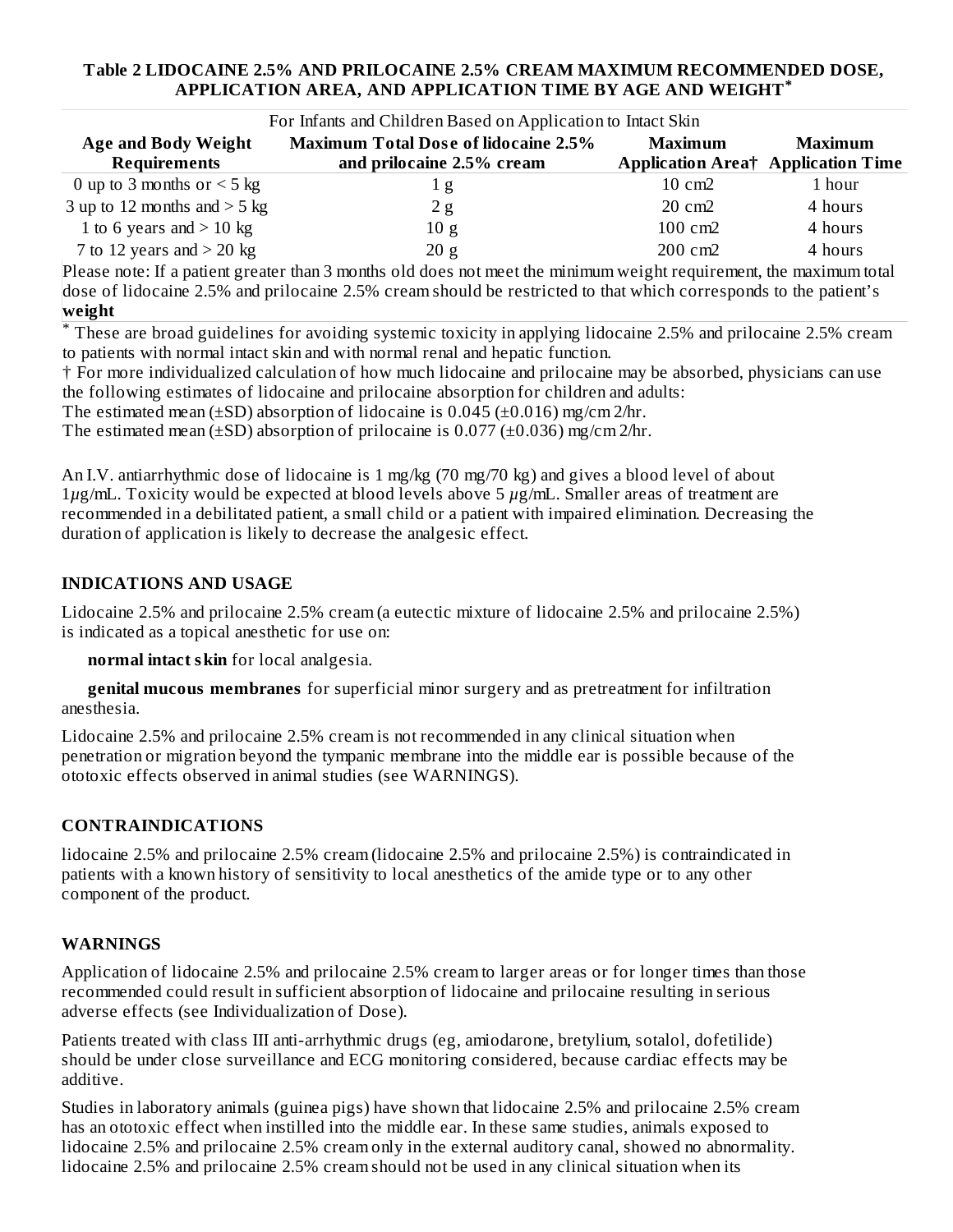penetration or migration beyond the tympanic membrane into the middle ear is possible.

### **Methemoglobinemia**

Lidocaine 2.5% and prilocaine 2.5% cream should not be used in those rare patients with congenital or idiopathic methemoglobinemia and in infants under the age of twelve months who are receiving treatment with methemoglobin-inducing agents.

Very young patients or patients with glucose-6-phosphate dehydrogenase deficiencies are more susceptible to methemoglobinemia.

Patients taking drugs associated with drug-induced methemoglobinemia such as sulfonamides, acetaminophen, acetanilid, aniline dyes, benzocaine, chloroquine, dapsone, naphthalene, nitrates and nitrites, nitrofurantoin, nitroglycerin, nitroprusside, pamaquine, paraaminosalicylic acid, phenacetin, phenobarbital, phenytoin, primaquine, quinine, are also at greater risk for developing methemoglobinemia.

There have been reports of significant methemoglobinemia (20-30%) in infants and children following excessive applications of lidocaine 2.5% and prilocaine 2.5% cream. These cases involved the use of large doses, larger than recommended areas of application, or infants under the age of 3 months who did not have fully mature enzyme systems. In addition, a few of these cases involved the concomitant administration of methemoglobin-inducing agents. Most patients recovered spontaneously after removal of the cream. Treatment with IV methylene blue may be effective if required.

Physicians are cautioned to make sure that parents or other caregivers understand the need for careful application of lidocaine 2.5% and prilocaine 2.5% cream, to ensure that the doses and areas of application recommended in Table 2 are not exceeded (especially in children under the age of 3 months) and to limit the period of application to the minimum required to achieve the desired anesthesia.

Neonates and infants up to 3 months of age should be monitored for Met-Hb levels before, during, and after the application of lidocaine 2.5% and prilocaine 2.5% cream, provided the test results can be obtained quickly.

# **PRECAUTIONS**

# **General:**

Repeated doses of lidocaine 2.5% and prilocaine 2.5% cream may increase blood levels of lidocaine and prilocaine. lidocaine 2.5% and prilocaine 2.5% cream should be used with caution in patients who may be more sensitive to the systemic effects of lidocaine and prilocaine including acutely ill, debilitated, or elderly patients.

Lidocaine 2.5% and prilocaine 2.5% cream should not be applied to open wounds.

Care should be taken not to allow lidocaine 2.5% and prilocaine 2.5% cream to come in contact with the eye because animal studies have demonstrated severe eye irritation. Also the loss of protective reflexes can permit corneal irritation and potential abrasion. Absorption of lidocaine 2.5% and prilocaine 2.5% cream in conjunctival tissues has not been determined. If eye contact occurs, immediately wash out the eye with water or saline and protect the eye until sensation returns.

Patients allergic to paraaminobenzoic acid derivatives (procaine, tetracaine, benzocaine, etc.) have not shown cross sensitivity to lidocaine and/or prilocaine; however, lidocaine 2.5% and prilocaine 2.5% cream should be used with caution in patients with a history of drug sensitivities, especially if the etiologic agent is uncertain.

Patients with severe hepatic disease, because of their inability to metabolize local anesthetics normally, are at greater risk of developing toxic plasma concentrations of lidocaine and prilocaine.

Lidocaine and prilocaine have been shown to inhibit viral and bacterial growth. The effect of lidocaine 2.5% and prilocaine 2.5% cream on **intradermal** injections of **live** vaccines has not been determined.

# **Information for Patients:**

When lidocaine 2.5% and prilocaine 2.5% cream is used, the patient should be aware that the production of dermal analgesia may be accompanied by the block of all sensations in the treated skin. For this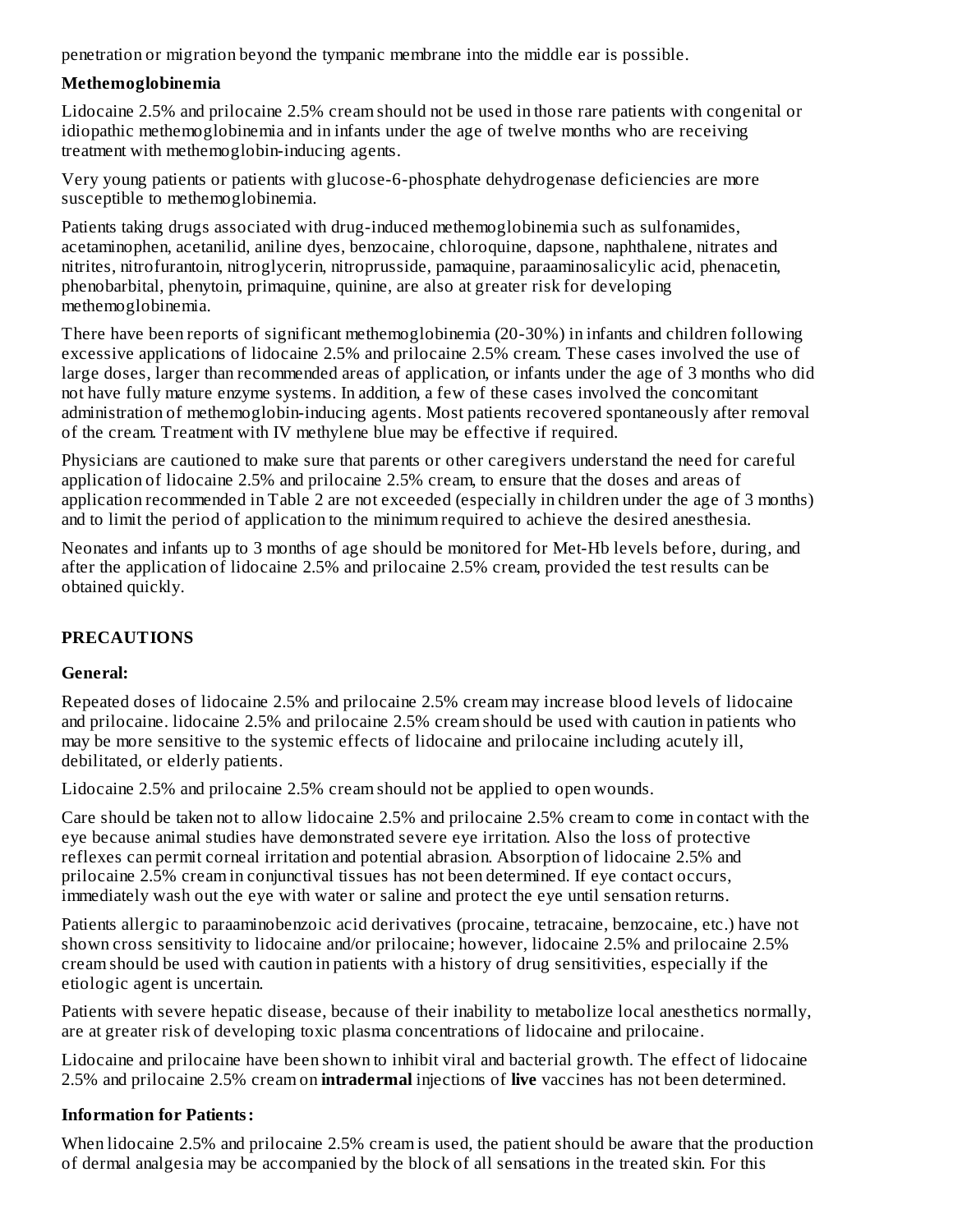reason, the patient should avoid inadvertent trauma to the treated area by scratching, rubbing, or exposure to extreme hot or cold temperatures until complete sensation has returned.

Lidocaine 2.5% and prilocaine 2.5% cream should not be applied near the eyes or on open wounds.

### **Drug Interactions:**

Lidocaine 2.5% and prilocaine 2.5% cream should be used with caution in patients receiving Class I antiarrhythmic drugs (such as tocainide and mexiletine) since the toxic effects are additive and potentially synergistic.

**Prilocaine may contribute to the formation of methemoglobin in patients treated with other drugs known to caus e this condition** (see Methemoglobinemia subsection of WARNINGS).

Specific interaction studies with lidocaine/prilocaine and class III anti-arrhythmic drugs (eg, amiodarone, bretylium, sotalol, dofetilide) have not been performed, but caution is advised (see WARNINGS).

Should lidocaine 2.5% and prilocaine 2.5% cream be used concomitantly with other products containing lidocaine and/or prilocaine, cumulative doses from all formulations must be considered.

### **Carcinogenesis, Mutagenesis, Impairment of Fertility**

*Carcinogenesis:* Long-term studies in animals designed to evaluate the carcinogenic potential of lidocaine and prilocaine have not been conducted.

Metabolites of prilocaine have been shown to be carcinogenic in laboratory animals. In the animal studies reported below, doses or blood levels are compared with the Single Dermal Administration (SDA) of 60 g of lidocaine 2.5% and prilocaine 2.5% cream to 400 cm2 for 3 hours to a small person (50 kg). The typical application of lidocaine 2.5% and prilocaine 2.5% cream for one or two treatments for venipuncture sites (2.5 or 5 g) would be  $1/24$  or  $1/12$  of that dose in an adult or about the same mg/kg dose in an infant.

Chronic oral toxicity studies of *ortho*-toluidine, a metabolite of prilocaine, in mice (450 to 7,200 mg/m2; 60 to 960 times SDA) and rats (900 to 4,800 mg/m2; 60 to 320 times SDA) have shown that *ortho*-toluidine is a carcinogen in both species. The tumors included hepatocarcinomas/adenomas in female mice, multiple occurrences of hemangiosarcomas/hemangiomas in both sexes of mice, sarcomas of multiple organs, transitional-cell carcinomas/papillomas of urinary bladder in both sexes of rats, subcutaneous fibromas/fibrosarcomas and mesotheliomas in male rats, and mammary gland fibroadenomas/adenomas in female rats. The lowest dose tested (450 mg/m2 in mice, 900 mg/m2 in rats, 60 times SDA) was carcinogenic in both species. Thus the no-effect dose must be less than 60 times SDA. The animal studies were conducted at 150 to 2,400 mg/kg in mice and at 150 to 800 mg/kg in rats. The dosages have been converted to mg/m2 for the SDA calculations above.

*Mutagenesis:* The mutagenic potential of lidocaine HCl has been tested in a bacterial reverse (Ames) assay test in Salmonella, an in vitro chromosomal aberration assay using human lymphocytes and in an in vivo micronucleus test in mice. There was no indication of mutagenicity or structural damage to chromosomes in these tests.

*Ortho*-toluidine, a metabolite of prilocaine at a concentration of 0.5 mcg/mL was genotoxic in Escherichia coli DNA repair and phage-induction assays. Urine concentrates from rats treated with *ortho*-toluidine (300 mg/kg orally; 300 times SDA) were mutagenic when examined in*Salmonella typhimurium* in the presence of metabolic activation. Several other tests on *ortho*-toluidine, including reverse mutations in five different *Salmonella typhimurium* strains in the presence or absence of metabolic activation and a study to detect single strand breaks in DNA of V79 Chinese hamster cells, were negative.

*Impairment of Fertility:* See Use in Pregnancy.

# **Us e in Pregnancy: Teratogenic Effects: Pregnancy Category B.**

Reproduction studies with lidocaine have been performed in rats and have revealed no evidence of harm to the fetus (30 mg/kg subcutaneously; 22 times SDA). Reproduction studies with prilocaine have been performed in rats and have revealed no evidence of impaired fertility or harm to the fetus (300 mg/kg intramuscularly; 188 times SDA). There are, however, no adequate and well-controlled studies in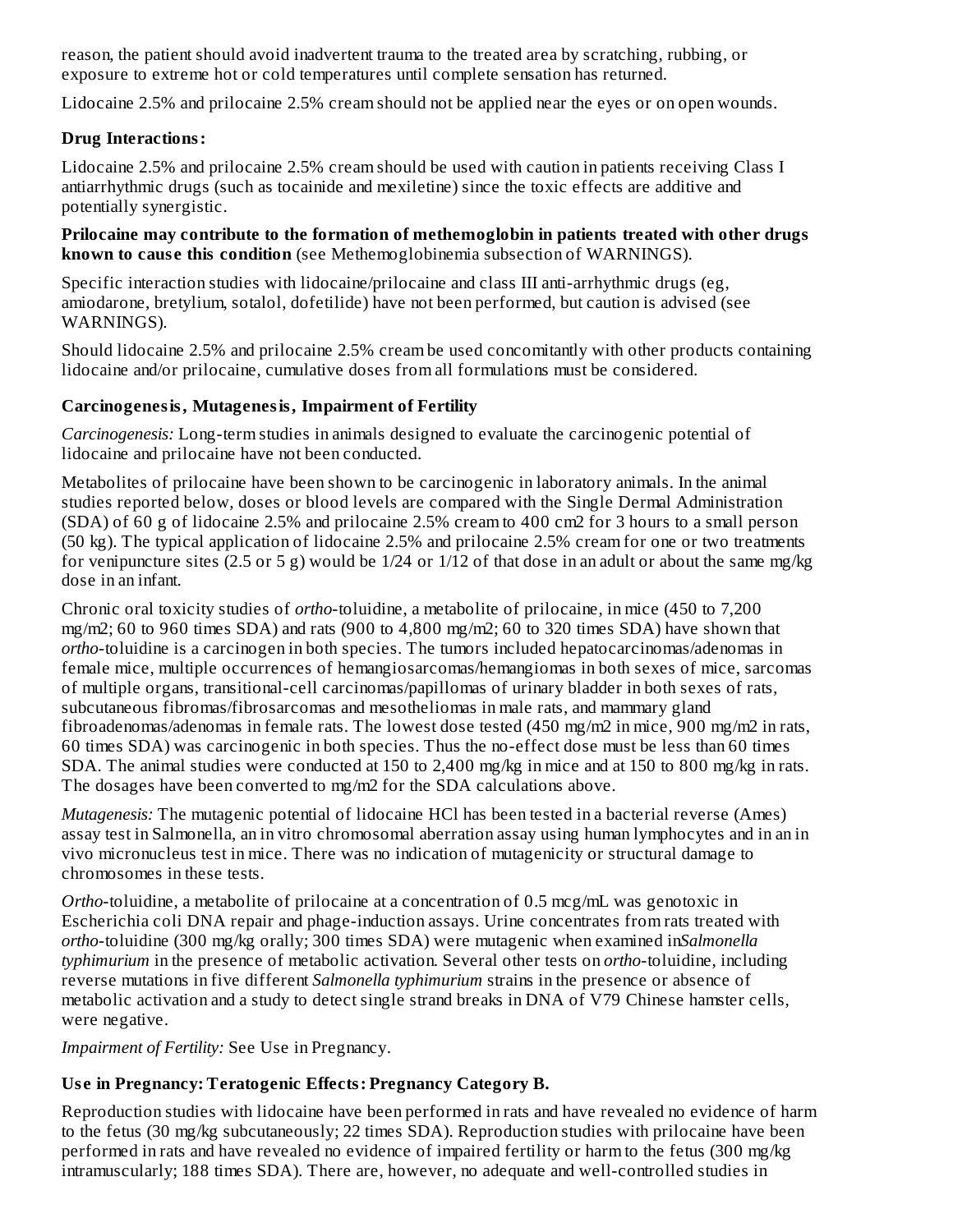pregnant women. Because animal reproduction studies are not always predictive of human response, lidocaine 2.5% and prilocaine 2.5% cream should be used during pregnancy only if clearly needed.

Reproduction studies have been performed in rats receiving subcutaneous administration of an aqueous mixture containing lidocaine HCl and prilocaine HCl at 1:1 (w/w). At 40 mg/kg each, a dose equivalent to 29 times SDA lidocaine and 25 times SDA prilocaine, no teratogenic, embryotoxic or fetotoxic effects were observed.

### **Labor and Delivery:**

Neither lidocaine nor prilocaine are contraindicated in labor and delivery. Should lidocaine 2.5% and prilocaine 2.5% cream be used concomitantly with other products containing lidocaine and/or prilocaine, cumulative doses from all formulations must be considered.

### **Nursing Mothers:**

Lidocaine, and probably prilocaine, are excreted in human milk. Therefore, caution should be exercised when lidocaine 2.5% and prilocaine 2.5% cream is administered to a nursing mother since the milk: plasma ratio of lidocaine is 0.4 and is not determined for prilocaine.

### **Pediatric Us e:**

Controlled studies of lidocaine 2.5% and prilocaine 2.5% cream in children under the age of seven years have shown less overall benefit than in older children or adults. These results illustrate the importance of emotional and psychological support of younger children undergoing medical or surgical procedures.

Lidocaine 2.5% and prilocaine 2.5% cream should be used with care in patients with conditions or therapy associated with methemoglobinemia (see Methemoglobinemia subsection of WARNINGS).

When using lidocaine 2.5% and prilocaine 2.5% cream in young children, especially infants under the age of 3 months, care must be taken to insure that the caregiver understands the need to limit the dose and area of application, and to prevent accidental ingestion (see DOSAGE AND ADMINISTRATION and Methemoglobinemia).

### **In neonates (minimum gestation age: 37 weeks) and children weighing less than 20 kg, the area and duration of application should be limited (s ee TABLE 2 in Individualization of Dos e).**

Studies have not demonstrated the efficacy of lidocaine 2.5% and prilocaine 2.5% cream for heel lancing in neonates.

# **Geriatric Us e:**

Of the total number of patients in clinical studies of lidocaine 2.5% and prilocaine 2.5% cream, 180 were age 65 to 74 and 138 were 75 and over. No overall differences in safety or efficacy were observed between these patients and younger patients. Other reported clinical experience has not identified differences in responses between the elderly and younger patients, but greater sensitivity of some older individuals cannot be ruled out.

Plasma levels of lidocaine and prilocaine in geriatric and non-geriatric patients following application of a thick layer of lidocaine 2.5% and prilocaine 2.5% cream are very low and well below potentially toxic levels. However, there are no sufficient data to evaluate quantitative differences in systemic plasma levels of lidocaine and prilocaine between geriatric and non-geriatric patients following application of lidocaine 2.5% and prilocaine 2.5% cream.

Consideration should be given for those elderly patients who have enhanced sensitivity to systemic absorption. (See PRECAUTIONS.)

After intravenous dosing, the elimination half-life of lidocaine is significantly longer in elderly patients (2.5 hours) than in younger patients (1.5 hours). (See CLINICAL PHARMACOLOGY.)

# **ADVERSE REACTIONS**

To report SUSPECTED ADVERSE REACTIONS, contact Hi-Tech Pharmacal Co., Inc. at 1-800-262- 9010 or FDA at 1-800-FDA-1088 or www.fda.gov/medwatch.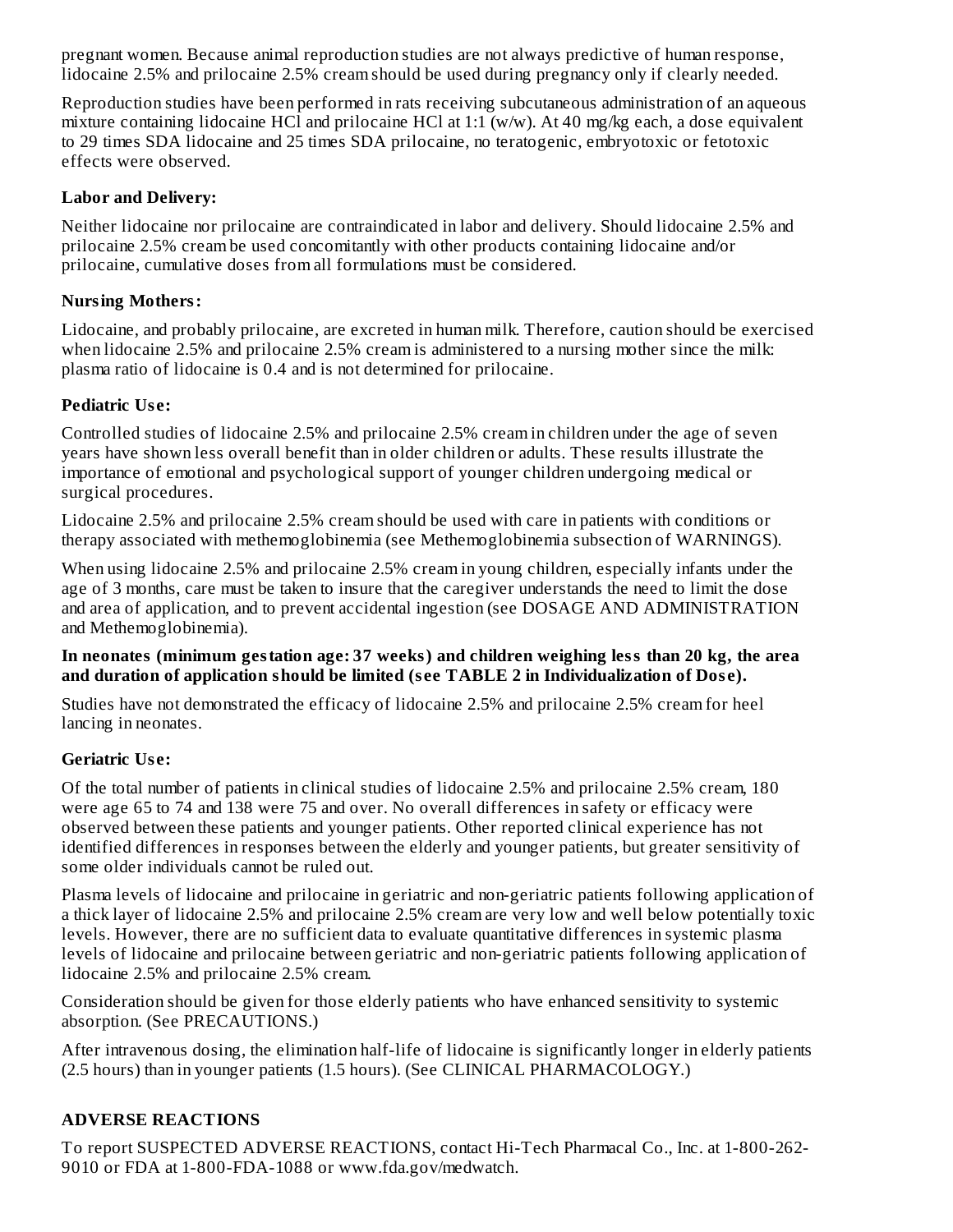**Localized Reactions:** During or immediately after treatment with lidocaine 2.5% and prilocaine 2.5% cream on intact skin, the skin at the site of treatment may develop erythema or edema or may be the locus of abnormal sensation. Rare cases of discrete purpuric or petechial reactions at the application site have been reported. Rare cases of hyperpigmentation following the use of lidocaine 2.5% and prilocaine 2.5% cream have been reported. The relationship to lidocaine 2.5% and prilocaine 2.5% cream or the underlying procedure has not been established. In clinical studies on intact skin involving over 1,300 lidocaine 2.5% and prilocaine 2.5% cream-treated subjects, one or more such local reactions were noted in 56% of patients, and were generally mild and transient, resolving spontaneously within 1 or 2 hours. There were no serious reactions that were ascribed to lidocaine 2.5% and prilocaine 2.5% cream.

Two recent reports describe blistering on the foreskin in neonates about to undergo circumcision. Both neonates received 1.0 g of lidocaine 2.5% and prilocaine 2.5% cream.

In patients treated with lidocaine 2.5% and prilocaine 2.5% cream on intact skin, local effects observed in the trials included: paleness (pallor or blanching) 37%, redness (erythema) 30%, alterations in temperature sensations 7%, edema 6%, itching 2% and rash, less than 1%.

In clinical studies on genital mucous membranes involving 378 lidocaine 2.5% and prilocaine 2.5% cream-treated patients, one or more application site reactions, usually mild and transient, were noted in 41% of patients. The most common application site reactions were redness (21%), burning sensation (17%) and edema (10%).

**Allergic Reactions:** Allergic and anaphylactoid reactions associated with lidocaine or prilocaine can occur. They are characterized by urticaria, angioedema, bronchospasm, and shock. If they occur they should be managed by conventional means. The detection of sensitivity by skin testing is of doubtful value.

**Systemic (Dos e Related) Reactions:** Systemic adverse reactions following appropriate use of lidocaine 2.5% and prilocaine 2.5% cream are unlikely due to the small dose absorbed (see Pharmacokinetics subsection of CLINICAL PHARMACOLOGY). Systemic adverse effects of lidocaine and/or prilocaine are similar in nature to those observed with other amide local anesthetic agents including CNS excitation and/or depression (light-headedness, nervousness, apprehension, euphoria, confusion, dizziness, drowsiness, tinnitus, blurred or double vision, vomiting, sensations of heat, cold or numbness, twitching, tremors, convulsions, unconsciousness, respiratory depression and arrest). Excitatory CNS reactions may be brief or not occur at all, in which case the first manifestation may be drowsiness merging into unconsciousness. Cardiovascular manifestations may include bradycardia, hypotension and cardiovascular collapse leading to arrest.

### **OVERDOSAGE**

Peak blood levels following a 60 g application to 400 cm2 of intact skin for 3 hours are 0.05 to 0.16 *µ*g/mL for lidocaine and 0.02 to 0.10 *µ*g/mL for prilocaine. Toxic levels of lidocaine (> 5 *µ*g/mL) and/or prilocaine (> 6*µ*g/mL) cause decreases in cardiac output, total peripheral resistance and mean arterial pressure. These changes may be attributable to direct depressant effects of these local anesthetic agents on the cardiovascular system. In the absence of massive topical overdose or oral ingestion, evaluation should include evaluation of other etiologies for the clinical effects or overdosage from other sources of lidocaine, prilocaine or other local anesthetics. Consult the package inserts for parenteral Xylocaine (lidocaine HCl) or Citanest (prilocaine HCl) for further information for the management of overdose.

### **DOSAGE AND ADMINISTRATION**

### **Adult Patients − Intact Skin**

A thick layer of lidocaine 2.5% and prilocaine 2.5% cream is applied to intact skin and covered with an occlusive dressing (see INSTRUCTIONS FOR APPLICATION: ).

**Minor Dermal Procedures:** For minor procedures such as intravenous cannulation and venipuncture, apply 2.5 grams of lidocaine 2.5% and prilocaine 2.5% cream (1/2 the 5 g tube) over 20 to 25 cm 2 of skin surface for at least 1 hour. In controlled clinical trials using lidocaine 2.5% and prilocaine 2.5%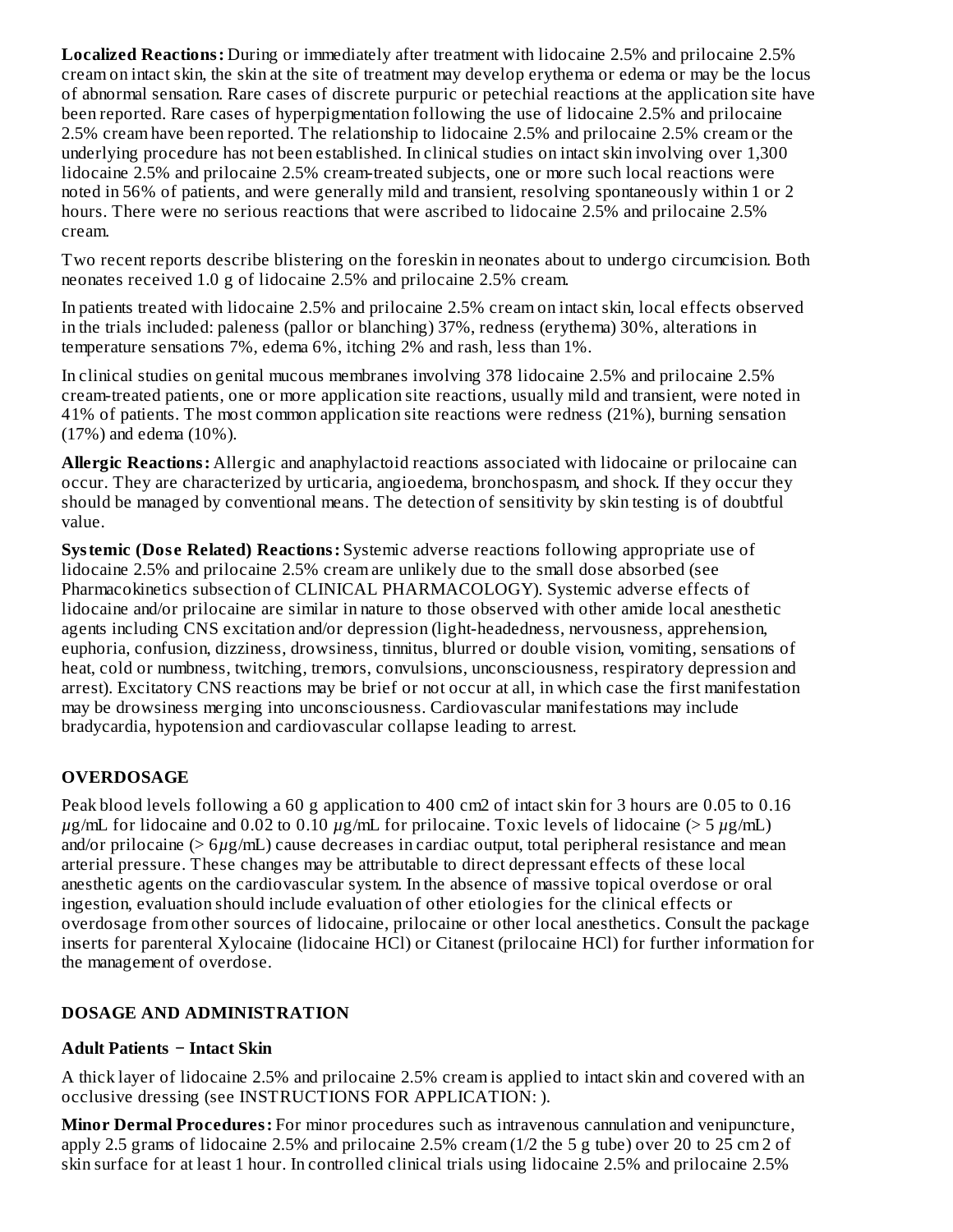cream, two sites were usually prepared in case there was a technical problem with cannulation or venipuncture at the first site.

**Major Dermal Procedures:** For more painful dermatological procedures involving a larger skin area such as split thickness skin graft harvesting, apply 2 grams of lidocaine 2.5% and prilocaine 2.5% cream per 10 cm 2 of skin and allow to remain in contact with the skin for at least 2 hours.

**Adult Male Genital Skin:** As an adjunct prior to local anesthetic infiltration, apply a thick layer of lidocaine 2.5% and prilocaine 2.5% cream (1 g/10 cm 2) to the skin surface for 15 minutes. Local anesthetic infiltration should be performed immediately after removal of lidocaine 2.5% and prilocaine 2.5% cream.

Dermal analgesia can be expected to increase for up to 3 hours under occlusive dressing and persist for 1 to 2 hours after removal of the cream. The amount of lidocaine and prilocaine absorbed during the period of application can be estimated from the information in Table 2,  $^{**}$  footnote, in Individualization of Dose.

### **Adult Female Patients − Genital Mucous Membranes**

For minor procedures on the female external genitalia, such as removal of condylomata acuminata, as well as for use as pretreatment for anesthetic infiltration, apply a thick layer (5-10 grams) of lidocaine 2.5% and prilocaine 2.5% cream for 5 to 10 minutes.

Occlusion is not necessary for absorption, but may be helpful to keep the cream in place. Patients should be lying down during the lidocaine 2.5% and prilocaine 2.5% cream application, especially if no occlusion is used. The procedure or the local anesthetic infiltration should be performed immediately after the removal of lidocaine 2.5% and prilocaine 2.5% cream.

### **Pediatric Patients − Intact Skin**

The following are the maximum recommended doses, application areas and application times for lidocaine 2.5% and prilocaine 2.5% cream based on a child's age and weight:

| <b>Age and Body Weight</b><br><b>Requirements</b>                                                                   | <b>Maximum Total Dose of lidocaine 2.5%</b><br>and prilocaine 2.5% cream | Maximum         | Maximum<br><b>Application Area</b> Application Time |  |  |
|---------------------------------------------------------------------------------------------------------------------|--------------------------------------------------------------------------|-----------------|-----------------------------------------------------|--|--|
| 0 up to 3 months or $<$ 5 kg                                                                                        | 1 g                                                                      | $10 \text{ cm}$ | 1 hour                                              |  |  |
| 3 up to 12 months and $>$ 5 kg                                                                                      | 2g                                                                       | $20 \text{ cm}$ | 4 hours                                             |  |  |
| 1 to 6 years and $>$ 10 kg                                                                                          | 10 g                                                                     | 100 cm2         | 4 hours                                             |  |  |
| 7 to 12 years and $>$ 20 kg                                                                                         | 20 g                                                                     | 200 cm2         | 4 hours                                             |  |  |
| Please note: If a patient greater than 3 months old does not meet the minimum weight requirement, the maximum total |                                                                          |                 |                                                     |  |  |
| dose of lidocaine 2.5% and prilocaine 2.5% cream should be restricted to that which corresponds to the patient's    |                                                                          |                 |                                                     |  |  |
| weight. (see INSTRUCTIONS FOR APPLICATION).                                                                         |                                                                          |                 |                                                     |  |  |

Practitioners should carefully instruct caregivers to avoid application of excessive amounts of lidocaine 2.5% and prilocaine 2.5% cream (see PRECAUTIONS).

When applying lidocaine 2.5% and prilocaine 2.5% cream to the skin of young children, care must be taken to maintain careful observation of the child to prevent accidental ingestion of lidocaine 2.5% and prilocaine 2.5% cream or the occlusive dressing. A secondary protective covering to prevent inadvertent disruption of the application site may be useful.

#### **Lidocaine 2.5% and prilocaine 2.5% cream should not be us ed in neonates with a gestational age less than 37 weeks nor in infants under the age of 12 months who are receiving treatment with methemoglobin-inducing agents (s ee Methemoglobinemia subs ection of WARNINGS).**

When lidocaine 2.5% and prilocaine 2.5% cream (lidocaine 2.5% and prilocaine 2.5%) is used concomitantly with other products containing local anesthetic agents, the amount absorbed from all formulations must be considered (see Individualization of Dose). The amount absorbed in the case of lidocaine 2.5% and prilocaine 2.5% cream is determined by the area over which it is applied and the duration of application under occlusion (see Table 2,  $^{**}$  footnote, in Individualization of Dose).

Although the incidence of systemic adverse reactions with lidocaine 2.5% and prilocaine 2.5% cream is very low, caution should be exercised, particularly when applying it over large areas and leaving it on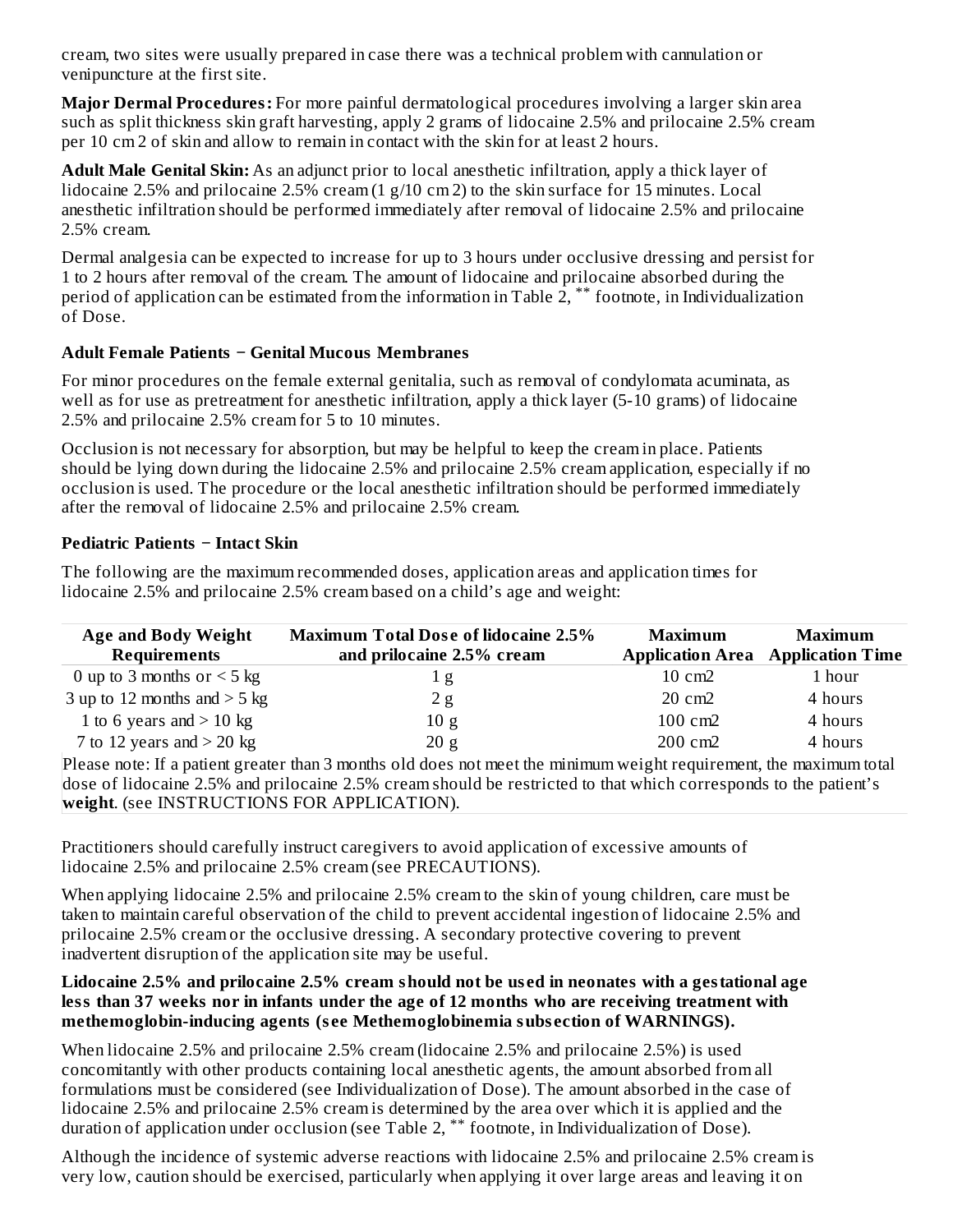for longer than 2 hours. The incidence of systemic adverse reactions can be expected to be directly proportional to the area and time of exposure (see Individualization of Dose).

### **HOW SUPPLIED**

Lidocaine 2.5% and Prilocaine 2.5% Cream is available as the following:

NDC 50383-667-15 15 gram tube, box of 1

NDC 50383-667-30 30 gram tube, box of 1

### **NOT FOR OPHTALMIC USE.**

#### **KEEP CONTAINER TIGHTLY CLOSED AT ALL TIMES WHEN NOT IN USE.**

Store at controlled room temperature 15° to 30°C (59° to 86°F) [see USP].

Manufactured by: Hi-Tech Pharmacal Co., Inc. Amityville, NY 11701 Rev. 667:02 7/09 MG #16518

NDC 69166-155-90 RELADOR PAK™ PLUS 3 x 30 grams Marketed by Accelis Pharma, East Windsor, NJ

Tegaderm™ is a trademark of 3M Corporation. RELADOR PAK™ is a trademark of Accelis Pharma.

#### **INSTRUCTIONS FOR APPLICATION:**

To measure 1 gram of lidocaine 2.5% and prilocaine 2.5% cream, the cream should be gently squeezed out of the tube as a narrow strip that is 1.45 inches (3.7 cm) long and 0.26 inches (6.6 mm) wide. The strip of lidocaine 2.5% and prilocaine 2.5% cream should be contained within the lines of the diagram shown below.

 $\approx$  1 g strip

1.45 X 0.26 inches

Use the number of strips that equals your dose, like the examples in the table below.

Dosing Information 1 gram  $=$  1 strip 2 grams  $= 2$  strips  $2.5$  grams =  $2.5$  strips

For adult and pediatric patients, apply ONLY as prescribed by your physician.

If your child is below the age of 3 months or small for their age, please inform your doctor before applying lidocaine 2.5% and prilocaine 2.5% cream, which can be harmful, if applied over too much skin at one time in young children.

When applying lidocaine 2.5% and prilocaine 2.5% cream to the intact skin of young children, it is important that they be carefully observed by an adult in order to prevent the accidental ingestion of or eye contact with lidocaine 2.5% and prilocaine 2.5% cream.

Lidocaine 2.5% and prilocaine 2.5% cream must be applied to intact skin at least 1 hour before the start of a routine procedure and for 2 hours before the start of a painful procedure. A protective covering of the cream is not necessary for absorption but may be helpful to keep the cream in place.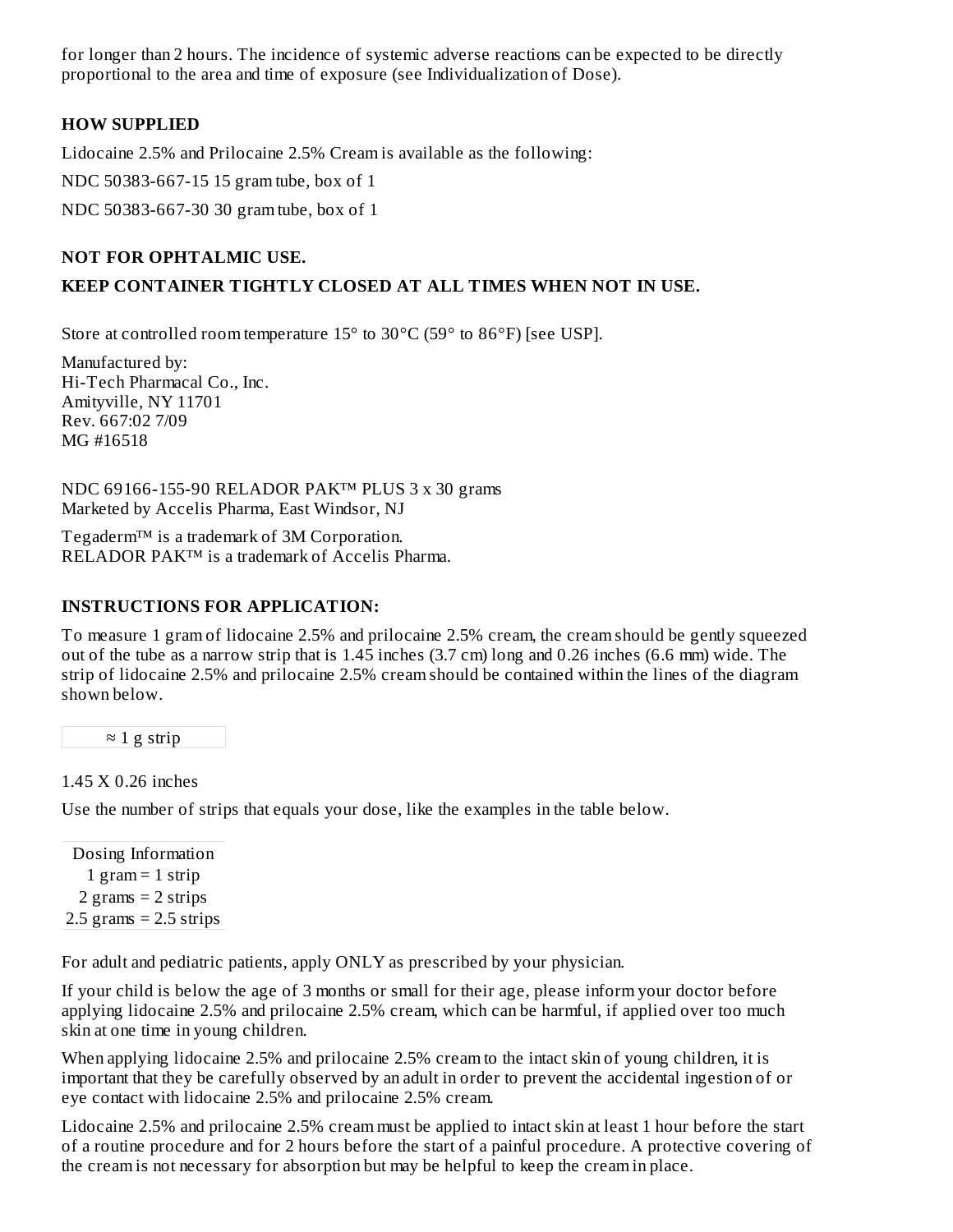If using a protective covering, your doctor will remove it, wipe off the lidocaine 2.5% and prilocaine 2.5% cream, clean the entire area with an antiseptic solution before the procedure. The duration of effective skin anesthesia will be at least 1 hour after removal of the protective covering.

#### **PRECAUTIONS**

- 1. **Do not apply near eyes or on open wounds**.
- 2. **Keep out of reach of children.**
- 3. If your child becomes very dizzy, excessively sleepy, or develops duskiness of the face or lips after applying lidocaine 2.5% and prilocaine 2.5% cream, remove the cream and contact the child's physician at once.

Call your doctor for medical advice about side effects. You may report side effects to Hi-Tech Pharmacal Co., Inc. at 1-800-262-9010 or FDA at 1-800-FDA-1088.

NDC 69166-155-90 RELADOR PAK™ PLUS 3 x 30 grams Marketed by Accelis Pharma, East Windsor, NJ

Lidocaine 2.5% / Prilocaine 2.5% Cream, 30 gram tubes NDC 50383-667-30 Manufactured by: Hi-Tech Pharmacal Co., Inc. Amityville, NY 11701

Tegaderm™ is a trademark of 3M Corporation. RELADOR PAK™ is a trademark of Accelis Pharma.

### **PRINCIPAL DISPLAY PANEL - NDC 69166-155-90 - 30 g 3-count Carton Label**

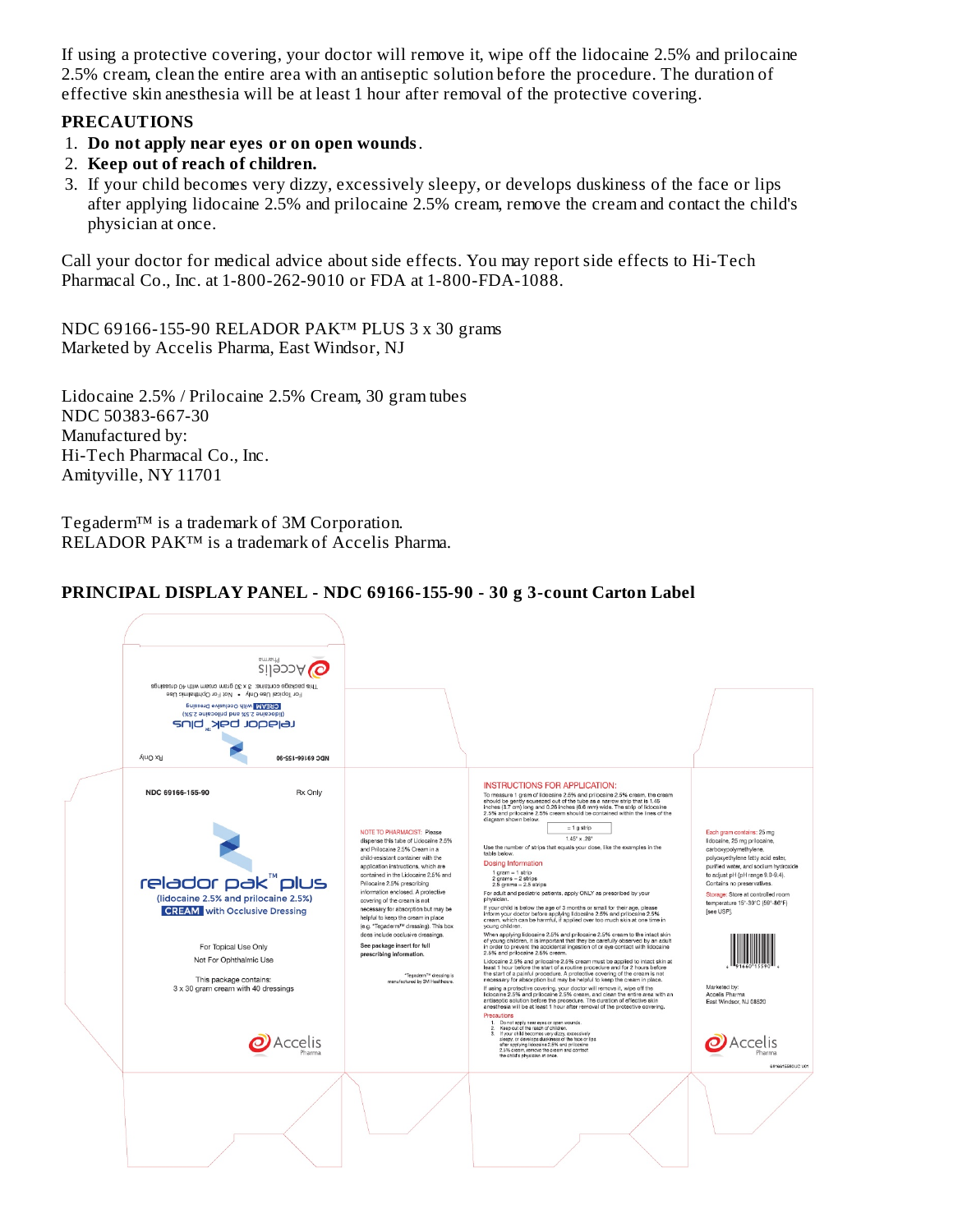# **RELADOR PAK PLUS**

| lidocaine and prilocaine kit                                                                                              |                                                                 |                             |                               |                           |  |
|---------------------------------------------------------------------------------------------------------------------------|-----------------------------------------------------------------|-----------------------------|-------------------------------|---------------------------|--|
| <b>Product Information</b>                                                                                                |                                                                 |                             |                               |                           |  |
| Product Type                                                                                                              | HUMAN PRESCRIPTION DRUG                                         | Item Code (Source)          |                               | NDC:69166-155             |  |
|                                                                                                                           |                                                                 |                             |                               |                           |  |
|                                                                                                                           |                                                                 |                             |                               |                           |  |
| <b>Packaging</b>                                                                                                          |                                                                 |                             |                               |                           |  |
| <b>Item Code</b><br>#                                                                                                     | <b>Package Description</b>                                      | <b>Marketing Start Date</b> |                               | <b>Marketing End Date</b> |  |
| 1 NDC:69166-155-90                                                                                                        | 1 in 1 CARTON                                                   |                             |                               |                           |  |
|                                                                                                                           |                                                                 |                             |                               |                           |  |
|                                                                                                                           |                                                                 |                             |                               |                           |  |
| <b>Quantity of Parts</b>                                                                                                  |                                                                 |                             |                               |                           |  |
| Part#<br>Part 1 3 TUBE                                                                                                    | <b>Package Quantity</b>                                         |                             | <b>Total Product Quantity</b> |                           |  |
| Part 2 40 PACKAGE                                                                                                         |                                                                 | 90 g<br>40                  |                               |                           |  |
|                                                                                                                           |                                                                 |                             |                               |                           |  |
|                                                                                                                           |                                                                 |                             |                               |                           |  |
| Part 1 of 2                                                                                                               |                                                                 |                             |                               |                           |  |
|                                                                                                                           |                                                                 |                             |                               |                           |  |
|                                                                                                                           | <b>LIDOCAINE AND PRILOCAINE</b>                                 |                             |                               |                           |  |
| lidocaine and prilocaine cream                                                                                            |                                                                 |                             |                               |                           |  |
|                                                                                                                           |                                                                 |                             |                               |                           |  |
|                                                                                                                           |                                                                 |                             |                               |                           |  |
| <b>Product Information</b>                                                                                                |                                                                 |                             |                               |                           |  |
| Item Code (Source)                                                                                                        | NDC:50383-667                                                   |                             |                               |                           |  |
| <b>Route of Administration</b>                                                                                            | <b>TOPICAL</b>                                                  |                             |                               |                           |  |
|                                                                                                                           |                                                                 |                             |                               |                           |  |
|                                                                                                                           |                                                                 |                             |                               |                           |  |
| <b>Active Ingredient/Active Moiety</b>                                                                                    |                                                                 |                             |                               |                           |  |
|                                                                                                                           | <b>Ingredient Name</b>                                          |                             | <b>Basis of Strength</b>      | <b>Strength</b>           |  |
|                                                                                                                           | LIDO CAINE (UNII: 98 PI200987) (LIDO CAINE - UNII: 98 PI200987) |                             | <b>LIDOCAINE</b>              | 25 mg in 1 g              |  |
|                                                                                                                           | PRILOCAINE (UNII: 046O35D44R) (PRILOCAINE - UNII:046O35D44R)    |                             | PRILOCAINE                    | $25$ mg in $1$ g          |  |
|                                                                                                                           |                                                                 |                             |                               |                           |  |
|                                                                                                                           |                                                                 |                             |                               |                           |  |
| <b>Inactive Ingredients</b>                                                                                               |                                                                 |                             |                               |                           |  |
| <b>Ingredient Name</b>                                                                                                    |                                                                 |                             |                               | Strength                  |  |
| WATER (UNII: 059QF0KO0R)                                                                                                  |                                                                 |                             |                               |                           |  |
| POLYOXYL 40 HYDROGENATED CASTOR OIL (UNII: 7YC686GQ8F)                                                                    |                                                                 |                             |                               |                           |  |
| SODIUM HYDRO XIDE (UNII: 55X04QC32I)<br><b>CARBOMER HOMOPOLYMER TYPE B (ALLYL SUCROSE CROSSLINKED) (UNII: Z135WT9208)</b> |                                                                 |                             |                               |                           |  |
|                                                                                                                           |                                                                 |                             |                               |                           |  |
|                                                                                                                           |                                                                 |                             |                               |                           |  |
| <b>Product Characteristics</b>                                                                                            |                                                                 |                             |                               |                           |  |
| Color                                                                                                                     | WHITE (white to off-white)                                      |                             | <b>Score</b>                  |                           |  |
| <b>Shape</b>                                                                                                              |                                                                 |                             | <b>Size</b>                   |                           |  |
| Flavor                                                                                                                    |                                                                 |                             | <b>Imprint Code</b>           |                           |  |
| Contains                                                                                                                  |                                                                 |                             |                               |                           |  |
|                                                                                                                           |                                                                 |                             |                               |                           |  |
|                                                                                                                           |                                                                 |                             |                               |                           |  |